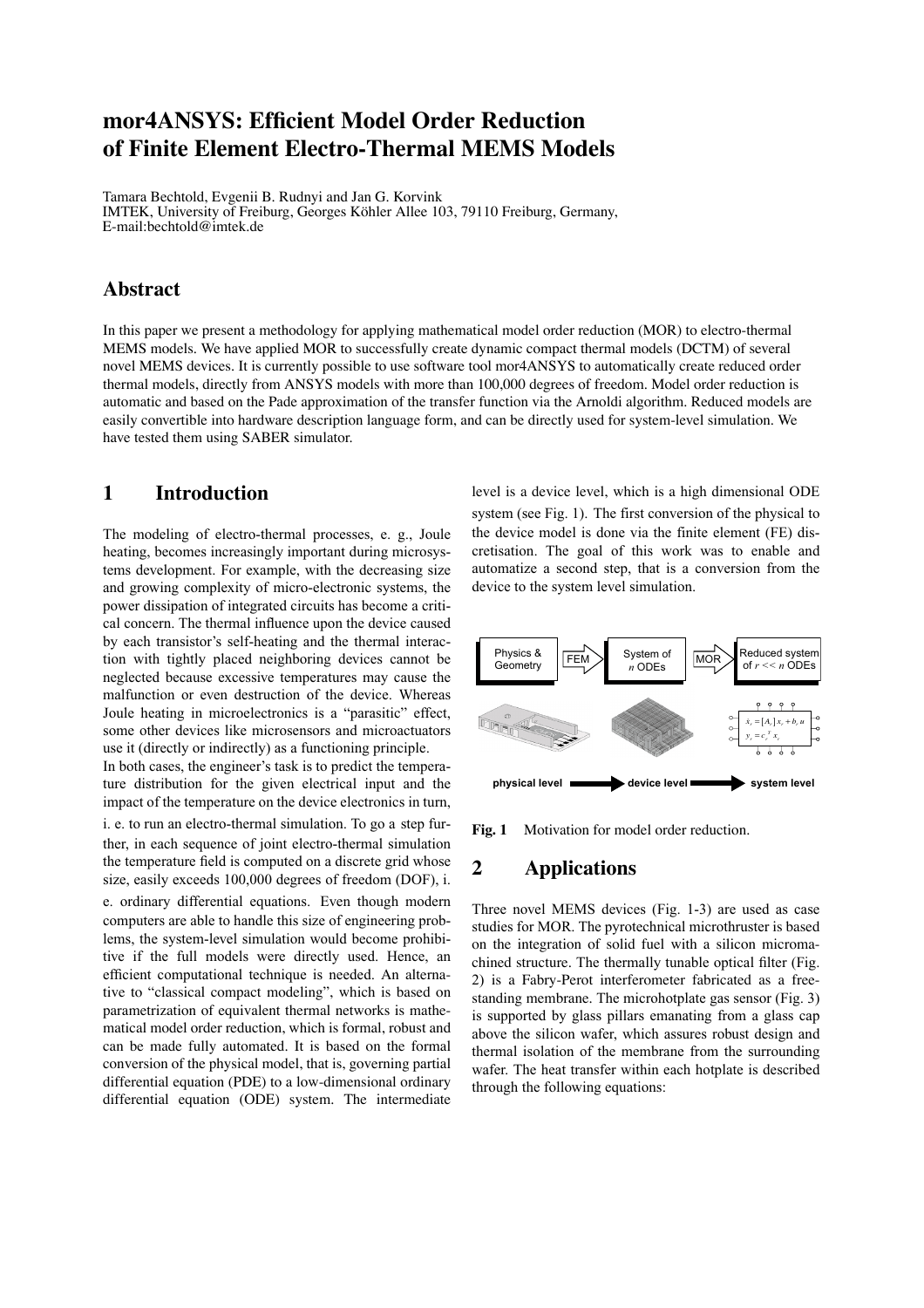$$
\nabla \bullet (\kappa \nabla T) + Q - \rho c \frac{\partial T}{\partial t} = 0, \ Q = j^2 R \tag{1}
$$

where  $\kappa(r)$  is the thermal conductivity in W/mK at the position *r*,  $C_p(r)$  is the specific heat capacity (a material property that indicates the amount of energy a body stores for each degree increase in temperature, on a per unit mass basis) in J/kgK,  $\rho(r)$  is the mass density in kg/m<sup>3</sup>,  $T(r, t)$ is the temperature distribution and  $Q(r, t)$  is the heat generation rate per unit volume in  $W/m<sup>3</sup>$ . Assuming that the heat generation is uniformly distributed within the heater, and that the system matrices are temperature independent around the working point, the finite element based spatial discretization of (1) leads to a large linear ODE system of the form:

$$
C \cdot \dot{T} + K \cdot T = F \cdot I^2(t)R(T)
$$

$$
y = E^T \cdot T
$$
 (2)

where *C* and *K* are the global heat capacity and heat conductivity matrices, *F* is the load vector (matrix) and *E* is the output vector. (2) contains 1,071, 1,668 and 73,955 equations for the microthruster, optical filter and gas sensor device respectively.



**Fig. 2** MEMS case studies: microthruster (top left), gas sensor (top right), optical filter (bottom).

# **3 Model Order Reduction**

As above number of equations is too high for system simulation, MOR is performed and a new, reduced system of equations (of the same form (2)) is used to generate a system-level model. Software tool mor4ANSYS [1] uses Arnoldi reduction algorithm, which can be viewed as a projection, from the full space to the reduced Krylov-subspace:

$$
K_r\{A, b\} = span\{b, A^2b, ..., A^{r-1}b\}
$$
 (3)

with  $A = -K^{-1}C$  and  $b = -K^{-1}F$ . This projection is based on the transformation of the state vector *T* to the vector of generalized coordinates *z*, subjected to some small error : ε

$$
T = V \cdot z + \varepsilon \tag{4}
$$

and subsequent left side multiplication of (2) with the  $V^T$ . The transformation matrix  $V \in R^{n \times r}$ , where  $r \times n$  are the dimensions of the reduced and the full system, respectively, is a direct output of Arnoldi algorithm. The property of the Krylov-subspace (3) is such that the transfer function of (2) is approximated through the first *r* coefficients of its Taylor series around an arbitrary chosen frequency. For our case studies the expansion frequency was set to zero in order to preserve the steady-state. The fact

that neither input term  $I^2(t)R(T)$  nor the output matrix E take part in order reduction, brings along two important properties of Arnoldi algorithm, which make it stands out from other MOR methods: the approximation of the full output, described in [2] and the reduction of weakly nonlinear systems (those with the temperature dependant input power), described in [3]. The comparison between the Arnoldi algorithm and the commercially available reduced order modeling via Guyan can be found in [4].

Using mor4ANSYS we have reduced a gas sensor model with 73.955 ODEs to 10 ODEs and implemented the reduced model in MAST. Fig. 3-4 show the schematic structure of the implemented HDL model for gas sensor and numerical simulation results of the full-scale model integrated in ANSYS, the reduced order model integrated in Mathematica and the MAST model integrated in SABER.



**Fig. 3** HDL model structure containing back coupled temperature dependant heater

.



**Fig. 4** Solution of the full-scale system (73. 955 DOF) and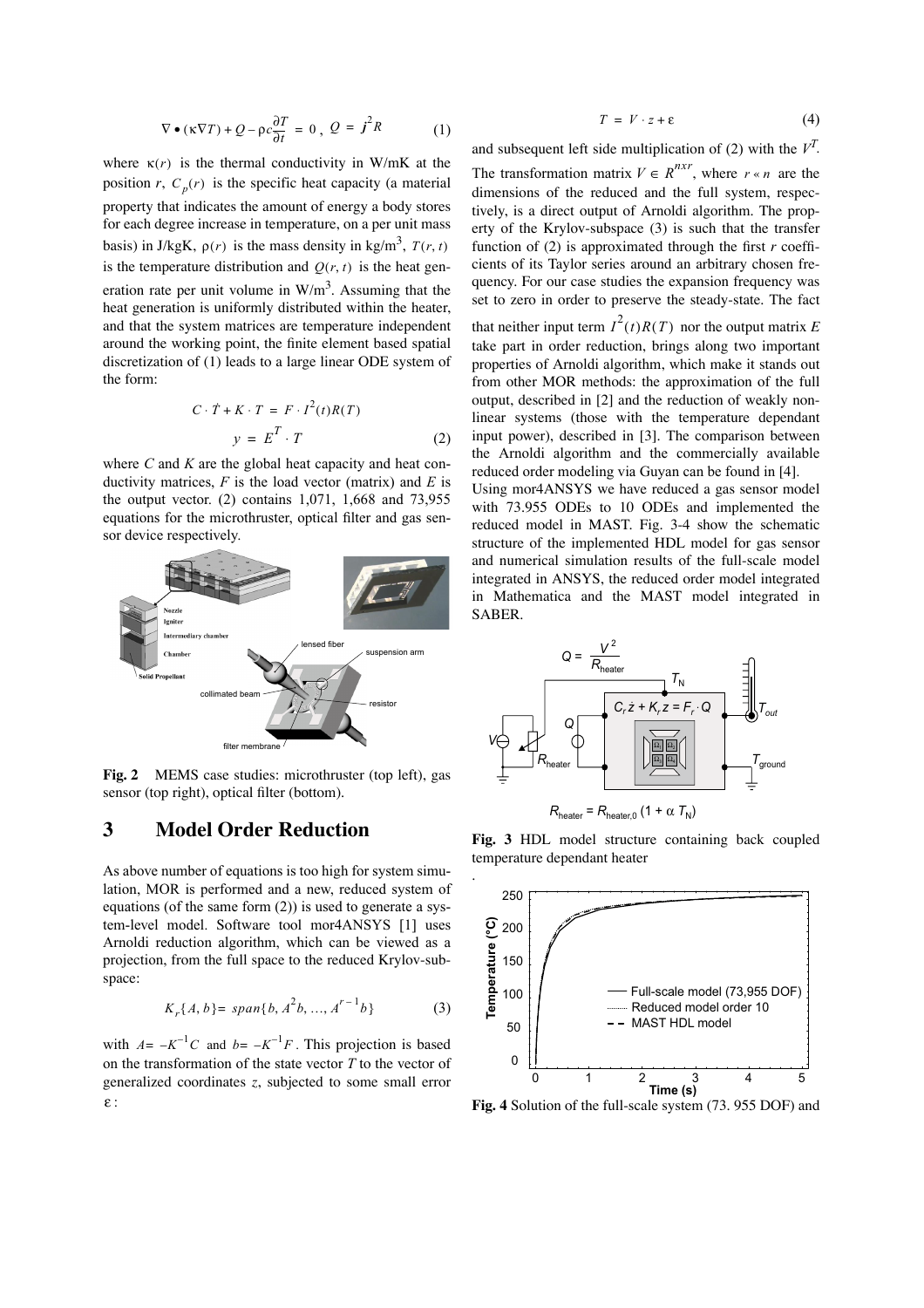of the reduced order 10 system in a central hotplate node of gas sensor device.

### **4 Error Estimation**

In order to apply Arnoldi-based model order reduction, the MEMS designer has to provide a discretized model (e. g. a finite element (FE) model) of the device and to specify which frequency band should be well approximated by the compact model. This is done by choosing one or more expansion points in the frequency domain. The next important step is to specify the desired order of the target reduced system. A key question is: which order of the reduced system do we need to select in order to achieve a desired accuracy. A reduced model is an approximation of the original large-scale model. Hence, the difference between the two can be characterized by some error norm. In order to automate the MOR process completely, one should be able to estimate this error as a function of the reduced model's dimension. The automatic procedure from device-level to system-level modeling is schematically shown in Fig. 5.



**Fig. 5** Compact model extraction. Eliminating the need for user iteration makes the process fully automatic.

Based on our numerical results, we propose three heuristic error indicators for the iterative model order reduction of electro-thermal MEMS models via the Arnoldi algorithm. We first suggest a convergence criterion between two successive reduced models of order  $r$  and  $r + 1$ . We further propose to approximate a global error bound provided by the exact control-theory methods and alternatively to employ sequential model order reduction, which is based on consecutively applying Arnoldi and control-theory methods. Fig. 6 shows the convergence of relative error for the microthruster model for two different frequencies. The system order necessary to reach the convergence increases towards higher frequencies, as may be expected for the expansion around zero. It should be noted that for the frequencies far away from the expansion point the oscillations may occur. Our observation is that the error indicator approximates the true error with high accuracy.

At the present stage, the convergence of relative error and sequential MOR can be recommended for practical use. They are both straightforward to implement, as shown in [5].



**Fig. 6** Convergence of relative error between the two successive reduced models for the microthruster.

#### **5 Coupling of Reduced Models**

As MEMS are often composed of identical devices that are interconnected, array structures for example, it is desirable, especially with a large number of subsystems, to reduce each subsystem on its own and then to couple them back together. Hence, we seek a kind of compact thermal multiport representation which allows thermal fluxes to cross the boundaries and enables straightforward coupling to the next thermal multiport. The main problem thereby is that the thermal flow is not lumped by nature as, for example, the electrical flow is along metallic wire interconnects. The ratio of electrical conductivity of metals and

that of insulators is of the order of  $10^8$ . Hence, the electrical current flow takes place almost solely in metal paths. This is not the case with heat flow because the ratio of thermal conductivities in microtechnology is only of the

order of  $10^2$ . Therefore, it is unclear how to lump the thermal fluxes at shared surfaces between two finite element (FE) models in order to form the thermal ports (Fig. 7) which would serve to couple together several compact models.

Presently it is possible to use two methods for model order reduction of thermal MEMS arrays, Block Arnoldi and Guyan-based substructuring (available in ANSYS). The application of the block Arnoldi algorithm (classical Arnoldi which is suitable for multiple-input-multiple-output systems) is straightforward. It reduces the entire array model and results in a much smaller reduced model sizes than by using substructuring. Its main disadvantage is that it is not well scalable to a large number of devices within an array. Substructuring decouples the array model and physically preserves the shared nodes. This allows easy back-coupling of the reduced models, but results in unnecessary large array model sizes. Both methods are described in [6]. Fig. 9 compares the step response of the